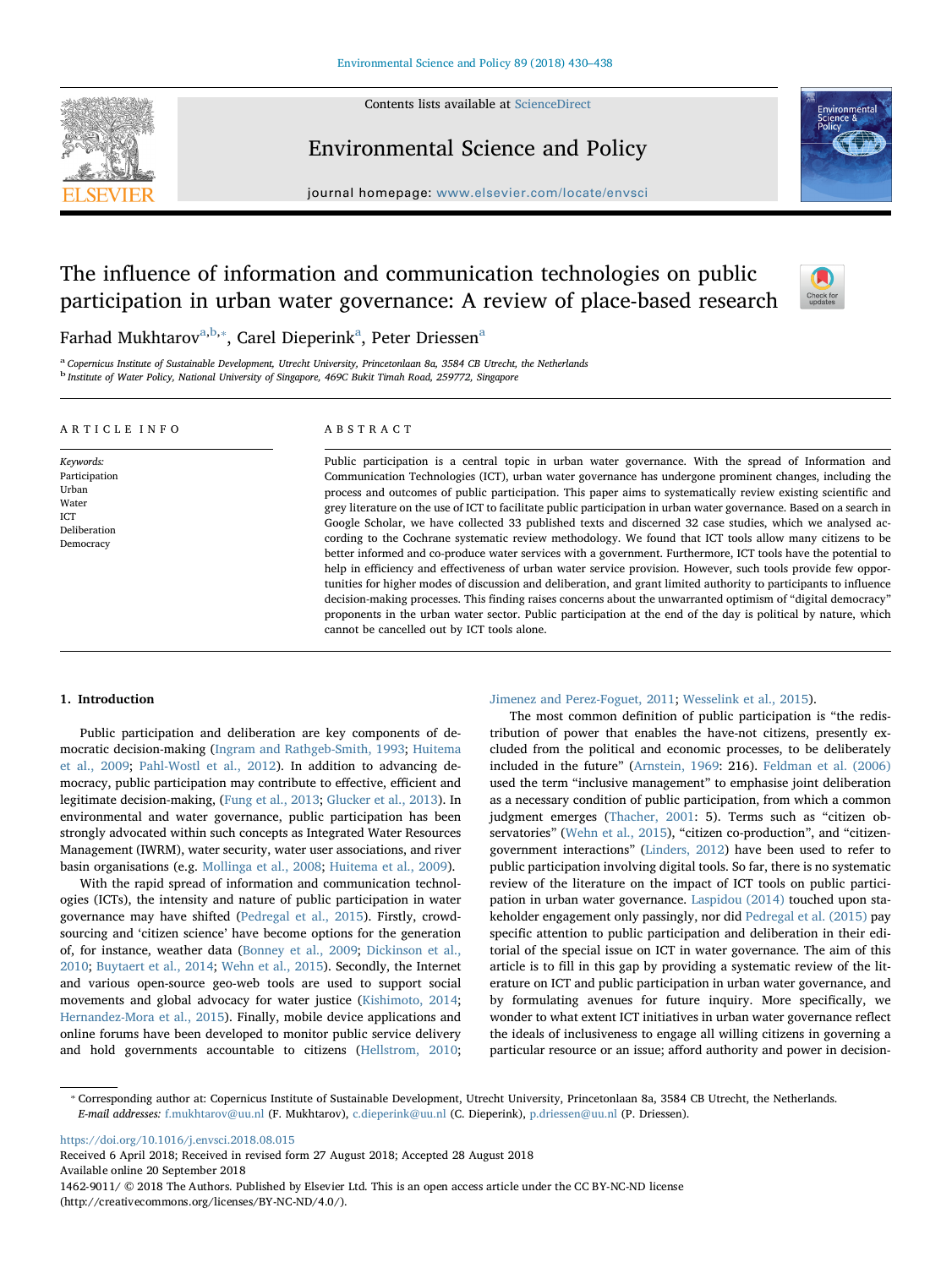making to relevant stakeholders; and allow for deliberative and consensus-based governance modes ([Fung, 2006](#page-8-18)).

The paper proceeds as follows – section two introduces the framework we developed for a systematic review of our case studies. In section three, we explain the methodology, whereas section four characterises citizen-government and citizen-citizen interactions from our dataset. In section five we discuss the results of our review in the context of debates on digital participation, and section six concludes the paper with three avenues for future research.

# 2. Conceptualising citizen participation via ICT-enabled interactions

Two existing frameworks were modified to fit the purposes of our review. The first framework is developed by [Linders \(2012\)](#page-8-16) and examines various types of ICT-facilitated interactions between citizens and a government, including interactions between citizens. The second framework has been initially developed by [Fung \(2006\)](#page-8-18) to analyse the extent to which initiatives are participatory, and subsequently modified by [Wehn et al. \(2015\)](#page-8-8) to apply it to digital initiatives. While the framework of Linders helps discern patterns in citizen–government interactions, the framework of [Fung \(2006\)](#page-8-18) and [Wehn et al. \(2015\)](#page-8-8) helps to assess these interactions against the criteria of public participation. We explain these two frameworks in the text below.

[Linders \(2012\)](#page-8-16) offers a useful typology of information flows between citizens and a government in the context of ICT-facilitated public service provision. He distinguished between information flows from a citizen to a government (C2G), from a government to a citizen (G2C), and from a citizen to a citizen (C2C). We modify this framework by adding a fourth type of interaction – "collaborative planning and groupware" or "government with citizens" (GwC). Here, government officials regularly meet with citizens to discuss and design policy options with the use of ICT technologies [\(Forester, 2012](#page-8-19); [Hoyt et al.,](#page-8-20) [2005\)](#page-8-20). We added this type of interaction to account for the whole spectrum of joint planning approaches. [Table 1](#page-1-0) illustrates the framework with examples.

The first type of interaction is citizen sourcing when "the public helps government to be more responsive and effective" ([Linders, 2012](#page-8-16): 447). It is a part of a broader trend of crowdsourcing, which can be defined as "collective generation of media, ideas, and data undertaken voluntarily by many people" (Dodge [and Kitchin, 2013:](#page-8-21) 19). While citizens contribute their knowledge, it is a responsibility of the government to manage systems and services ([Fung et al., 2013\)](#page-8-3). One wellpublicized example of citizen sourcing is PeertoPatent, in which patents are examined not only by experts, but by all with relevant knowledge, to determine if an innovation warrants a new patent [\(Noveck, 2009](#page-8-22)).

The second type of citizen-government interaction is called "government as a platform", in which information and knowledge passes from a government to citizens (e.g. O'[Reilly, 2010](#page-8-23)). In this interaction, the government helps citizens to improve their productivity or achieve their goals, such as better healthcare or more sustainable water and electricity consumption. While at first this may not appear to be a form of public participation, it may play an important role in establishing government as open and transparent, and increasing trust in government.

In the third type of interaction, through social media, open source software, such as OpenStreetMaps (OSM), blogs, and virtual learning platforms, citizens may play games, exchange experiences and self-organise for learning and action ([Medema et al., 2014](#page-8-24)). Citizens can share useful information with each other in real time format, and this potentially presents a substitute for traditional government responsibilities to protect and help citizens, including in the times of crises such as floods and earthquakes [\(Palen and Liu, 2007\)](#page-8-25). Examples of such collective action include self-monitoring, whereby citizens help each other by reviewing hotels, restaurants or government services ([Linders,](#page-8-16) [2012\)](#page-8-16). Examples of fully independent citizen initiatives include  $\mathbf{I}$ 

<span id="page-1-0"></span>

|                    |                                                                                                                           | Collaborative planning & groupware (GwC)<br>"Do It Yourself "government (C2C) | scientists; Cultivating engaged citizens with on-going face-to-face<br>Joint discussion of problems and solutions in workshops with<br>visualising tools and scenario building, training of citizen<br>contact with government representatives<br>sustainable practices, online advocacy for<br>Online citizen testimonials, sharing of<br>Citizens self-organize to produce and<br>consume services with no or little<br>involvement of the government; | Community volunteers and neighbourhood watch, participatory<br>modelling<br>Word of mouth, private schools,<br>carpooling, activist meetings | funded or facilitated by government, virtual learning platforms,<br>"CommunityViz" software tool for planning, weather networks<br>touch-tables and visual scenario-building<br>Open Source, SET1@HomeYelp, NHS<br>Choice, Email, Community websites, |
|--------------------|---------------------------------------------------------------------------------------------------------------------------|-------------------------------------------------------------------------------|----------------------------------------------------------------------------------------------------------------------------------------------------------------------------------------------------------------------------------------------------------------------------------------------------------------------------------------------------------------------------------------------------------------------------------------------------------|----------------------------------------------------------------------------------------------------------------------------------------------|-------------------------------------------------------------------------------------------------------------------------------------------------------------------------------------------------------------------------------------------------------|
|                    |                                                                                                                           |                                                                               | justice                                                                                                                                                                                                                                                                                                                                                                                                                                                  |                                                                                                                                              | social media                                                                                                                                                                                                                                          |
|                    | A typology of ICT-enabled citizen-government and citizen-citizen interactions with relevance to public service provision. | Government as platform (G2C)                                                  | Government discloses data to win trust and legitimacy<br>of the public; Government uses decision heuristics to<br>Government supplies data for informed decisions by<br>sustainable behaviour of citizens<br>encourage<br>citizens;                                                                                                                                                                                                                      | alliance, embedded community health<br>bill boards, government newspapers<br>workers, l                                                      | eRulemaking, IdeaScale, eDemocracy party, Geographical Positioning Systems (GPS), GovOpen<br>Sourcing Data.gov, Recovery.gov                                                                                                                          |
|                    | Source: Adapted from Linders (2012).                                                                                      | Citizen sourcing (C2G)                                                        | Citizens provide intelligence to government<br>to identify and fix emerging problems<br>themselves and with government for<br>Citizens share their opinion among<br>planning purposes;                                                                                                                                                                                                                                                                   | Town hall meetings, letters, election boards, Academic<br>park volunteer, charter schools, emergency<br>services                             | CrisisCommons, Challenge.gov,<br>PeerToPatent, SeeClickFix                                                                                                                                                                                            |
| Table <sup>7</sup> |                                                                                                                           |                                                                               | interaction<br>Description of                                                                                                                                                                                                                                                                                                                                                                                                                            | examples<br>Traditional                                                                                                                      | ICT examples                                                                                                                                                                                                                                          |

 $\mathbf{I}$  $\overline{\phantom{a}}$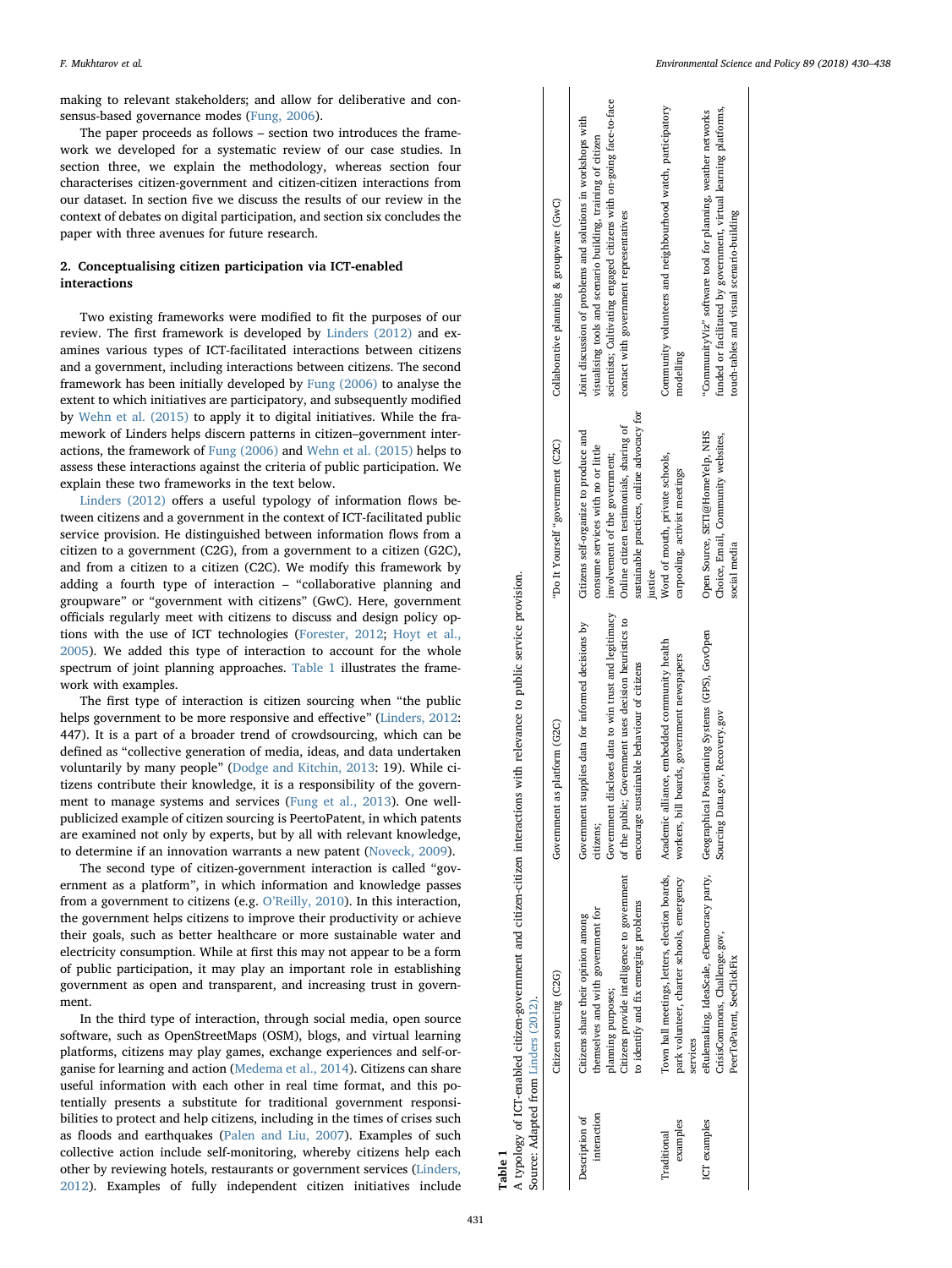Wikipedia, computer operational systems and coding languages LINUX and SETI.

The fourth type of interaction, which we added, refers to ICT-induced participatory forms of planning with face-to-face interaction between citizens and a government representative. Here, technologies may play an important role in facilitating and qualitatively shifting interactions. Examples of such ICT-facilitated participatory processes include spatial decision support for collaborative planning such as "touch tables" [\(Arciniegas and Janssen, 2012](#page-7-3)), and participatory modelling [\(Forester, 2012](#page-8-19)). Further methods may include participatory forms of mapping, transect walks, focus group discussions producing knowledge, community-based mapping, and NGOs producing knowledge in contested local governance processes ([Hoyt et al., 2005](#page-8-20)). The term "groupware" is used for "computer-based systems that support groups of people engaged in a common task (or goal) and that provide an interface to a shared environment" [\(Hanzl, 2007](#page-8-26): 297).

Once we have systematically categorized observed interactions in our case studies, we apply a three axes framework developed by [Wehn](#page-8-8) [et al. \(2015\)](#page-8-8) to explore how participatory such initiatives are. This framework is based on earlier work by [Fung \(2006\)](#page-8-18) that [Wehn et al.](#page-8-8) [\(2015\)](#page-8-8) modified by renaming categories along the "participants" axis, and by adding two categories of "implicit" and "explicit data collection" to the "communication and decision mode" axis. "Implicit data collection" means expression of opinion and ideas by citizens in a generic form, whereas "explicit data collection" is the provision of crowdsourced information by citizens in a more targeted fashion. The third axis shows the authority that participants exercise in decision-making as a result of participatory events and has been unchanged by [Wehn](#page-8-8) [et al. \(2015\)](#page-8-8).

## 3. Methods for literature review

The review methodology is divided into five steps in an adapted Cochrane Systematic Review process discussed in [Bilotta et al. \(2014\)](#page-7-4). After formulating the research question and a framework for analysis, we conducted a number of searches in Scopus, Web of Science and Google Scholar to locate scientific and grey literature on the subject ([Cox, 2015\)](#page-7-5). We searched various combinations of the terms "online", "ICT", and "digital" on the one hand, and "urban water governance", "public participation" and "stakeholder engagement" on the other. We performed the search in 2016 and selected articles published in 2000 and later for entry in the dataset. In deciding whether to include a research in the dataset, we ascertained if the research dealt with all three issues as follows: a) application of ICT tools in the context of urban or semi-urban water governance; b) relevance of the ICT tools to public participation; and c) presence of primary empirical data. As a result, we collected 33 papers, from which we discerned 32 "case studies" of either ICT initiatives, or aggregate discussions of plural initiatives in a particular place, such as in Brazil (e.g. [Pereira et al., 2003\)](#page-8-27). The full dataset can be found in [Appendix B](#page-6-0).

Out of 32 case studies, 22 deal exclusively with urban water governance and nine cases discuss semi-urban water service provision. One case study discusses water governance in rural areas, which we have included due to its relevance to urban areas [\(Wesselink et al., 2015](#page-8-13)). We annotated 32 case studies and assigned codes according to the types of citizen-government and citizen-citizen interactions. Some case studies have been coded for multiple types of interactions, such as for example, both "citizen sourcing" and "government as a platform". This is why the total number of coded case studies may exceed 32. Finally, we coded 32 projects against the criteria of public participation according to the framework displayed in [Fig. 1](#page-3-0), and interpreted and discussed the results of our analysis. The results are not specific to any particular place as case studies come from all around the world.

This research has some limitations. We targeted published material that dealt with all three components, namely, ICT, public participation, and urban water governance. These criteria proved restrictive and

yielded relatively few results in Scopus or the Web of Knowledge. We have hence relied on Google Scholar for a broader search. The limitations of relying on Google Scholar include indexing non-peer reviewed publications and ranking search results according to search frequency in Google. However, most of the articles in the dataset are peer-reviewed and Google search rankings had no bearing on compilation of the dataset. Furthermore, we reviewed secondary literature with a varying degree of explanatory detail of case studies – an inevitable limitation of secondary data. Moreover, we have only searched for case studies in English, which has undoubtedly left out many relevant case studies reported in other languages. Finally, we are aware that public participation is a contested concept with much criticism focused on its value and even feasibility (e.g. [Turnhout et al., 2010](#page-8-28); [Irvin and](#page-8-29) [Stansbury, 2004;](#page-8-29) [Arnstein, 1969\)](#page-7-2). Without engaging in these debates, we have assumed that public participation and deliberation are essential for good urban water governance [\(Ingram and Rathgeb-Smith,](#page-8-0) [1993\)](#page-8-0) and deserve research attention. Despite these limitations, we believe that this systematic literature review offers important insights into the impact of ICT in the field of urban water governance and public participation as well as to broader debates on "digital participation".

#### 4. ICT enabled interactions in urban water governance practice

In this section we first present our findings related to the different types of ICT-enabled interactions. [Table 2](#page-3-1) gives some selected examples of these different types. Secondly, we analyse the extent to which public participation in the cases we studied reflects the scope of participation, the mode of communication and decision-making, and the authority and power bestowed to citizens in the process of participation.

## 4.1. Citizen sourcing: providing governments with necessary information (C2G)

In our dataset, 16 out of 32 cases had a citizen sourcing component to them. Citizen sourcing is discussed in the context of monitoring water supply and sanitation services, such as the quantity and quality of tap water supply (e.g. [Lallana, 2004\)](#page-8-30). In China, the Institute of Public & Environmental Affairs (IPE) gathers hard-to-find public environmental data on water and air quality and environmental violations through a web-based platform that makes pollution information widely available ([Pedregal et al., 2015](#page-8-6)), and in sub-Saharan Africa, the Water Point Mapper is a free tool to report and map the status of water supply and sanitation services [\(Welle, 2010](#page-8-31)).

One key example of citizen sourcing comes from flood risk management (e.g. [Wehn et al., 2015](#page-8-8); [Aggrawal, 2016](#page-7-6); [Smith et al., 2015](#page-8-32); [Holderness and Turpin, 2015](#page-8-33)). Using the Brisbane example, [Aggrawal](#page-7-6) [\(2016\)](#page-7-6) shows that the open source data available through Google Earth, Geographic Resource Analysis Support System and the Landsat datasets can help emergency agencies to delineate flooded areas and deliver relief and aid ([Holderness and Turpin, 2015](#page-8-33)). [Smith et al. \(2015\)](#page-8-32) further discuss the potential of social media to verify flood models of emergency relief agencies in real-time. An initiative called PetaJakarta gained much acclaim and media attention in 2016 with appearances in The Guardian, CNN, BBC, The Wall Street Journal among other outlets ([Holderness and Turpin, 2015\)](#page-8-33). The White Paper summarizes this platform as follows ([Holderness and Turpin, 2015:](#page-8-33) 1–2):

the project enabled Jakarta's citizens to report the locations of flood events using the social media network Twitter, thereby contributing to a web-based, publicly accessible, real-time map of flood conditions at PetaJakarta.org. These data were used by BPBD DKI Jakarta to cross-validate formal reports of flooding from traditional data sources, supporting the creation of information for flood assessment, response, and PetaJakarta.org management in real-time.

Similarly to citizen sourcing, citizen science plays an important role in providing day-to-day information to the government. Good examples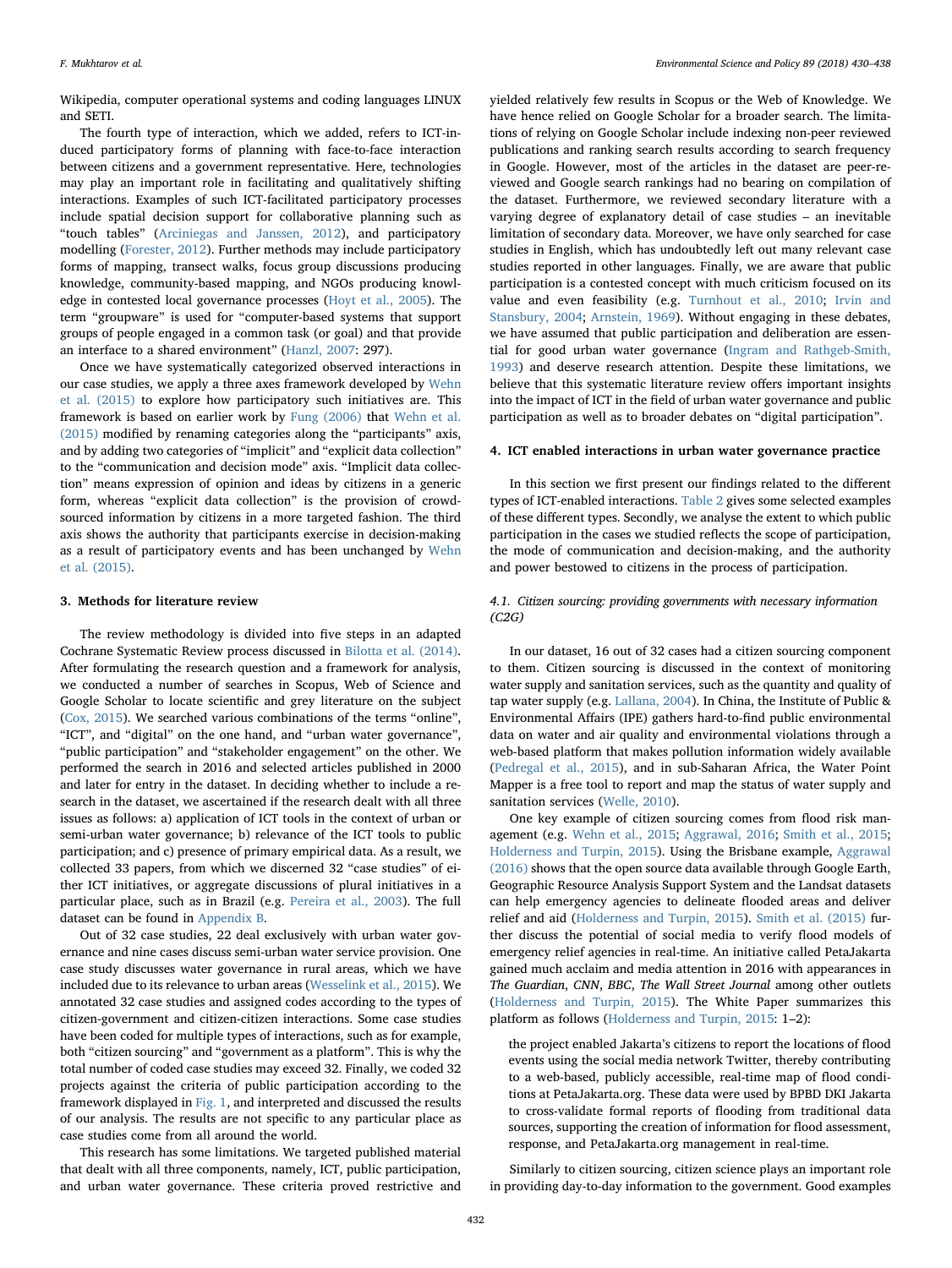<span id="page-3-0"></span>

Source: [Wehn et al. \(2015\)](#page-8-8).

come from [Gharesifard et al. \(2017\)](#page-8-34) and [Wehn et al. \(2015\)](#page-8-8) who reviewed the operation of citizen weather networks globally and "citizen observatories" in three case studies in the United Kingdom, The Netherlands, and Italy respectively. While not targeted at providing information on weather to the government alone, but to the public at large, these networks have been funded by public institutions and, in some cases, information has been used by government officials in their services [Gharesifard et al. \(2017\)](#page-8-34). These networks are examples of citizen sourcing with support from the government. [Wesselink et al.](#page-8-13) [\(2015\)](#page-8-13) further demonstrate how a mobile app may be successful, although not without challenges, in crowdsourcing and monitoring of water supply and standpipes in rural Tanzania.

Another form of citizen sourcing is soliciting comments and ideas of citizens online regarding particular policy or legal proposals ([Chadwick, 2011;](#page-7-7) [Dawes, 2008](#page-7-8)). [Fung et al. \(2013\)](#page-8-3) referred to this type of interaction as "direct digital democracy" in which citizens can provide opinions and comments to the government, potentially facilitating more democratic forms of governance. "Tech-County" ([Chadwick,](#page-7-7) [2011\)](#page-7-7) and UrbanWins [\(Elelman et al., 2017](#page-8-35)) projects have attempted to collect the ideas and opinions of citizens in order to modify designs of services and policies.

#### 4.2. Government as a platform: informing, educating and nudging citizens (G2C)

Government as a platform also occurs in 19 out of 32 cases in our dataset. In the majority of these, the goal has been to educate citizens to conserve water, prepare for floods, or report leakages (e.g. [Garcí a-](#page-8-36)[Sánchez et al., 2013](#page-8-36); [Hanzl, 2007;](#page-8-26) [Pereira et al., 2003;](#page-8-27) [Laspidou, 2014](#page-8-17), [Lai et al., 2017](#page-8-37)). Projects such as the municipal websites of the Flemish government ([Elelman et al., 2017\)](#page-8-35), and the website of a water utility in Malaysia [\(Lai et al., 2017](#page-8-37)) provide examples of widely spread means of communicating, educating, and changing the behaviour of citizens. Studies in environmental communication show that the provision of real-time comparative data on water consumption to households is a powerful tool to achieve behavioural change, such as water conservation ([Seyranian et al., 2015](#page-8-38)). However, such a mode of communication is rather conventional with no feedback from citizens to the government.

In addition to educating citizens, governments can use digital social platforms to make their activities transparent to citizens in a spirit of information disclosure, and promote more trust, and legitimacy (e.g. [Chadwick, 2011](#page-7-7)). As a hypothetical example, [Wilk \(2006: 319\)](#page-8-39) suggested more transparency about public drinking water treatment,

[2014](#page-8-24))

#### <span id="page-3-1"></span>Table 2

|  |  |  |  |  | Selected examples of ICT enabled participatory projects in urban water governance. |
|--|--|--|--|--|------------------------------------------------------------------------------------|
|  |  |  |  |  |                                                                                    |

| C2G                                                                                                                                                                                                                                                              | G2C                                                                                                                                                                                                                                                                                                                                                                                         | C2C                                                                                                                                                                                                                                                                                                                      | GwC                                                                                                                                                                                                                                                                      |
|------------------------------------------------------------------------------------------------------------------------------------------------------------------------------------------------------------------------------------------------------------------|---------------------------------------------------------------------------------------------------------------------------------------------------------------------------------------------------------------------------------------------------------------------------------------------------------------------------------------------------------------------------------------------|--------------------------------------------------------------------------------------------------------------------------------------------------------------------------------------------------------------------------------------------------------------------------------------------------------------------------|--------------------------------------------------------------------------------------------------------------------------------------------------------------------------------------------------------------------------------------------------------------------------|
| AGORA research project in Brazil for<br>"flood citizen observatory"<br>(Degrossi et al., $2014$ );<br>Peta-Jakarta online platform for<br>crowdsourced flood mapping<br>(Holderness and Turpin, 2015);<br>Citizen weather networks<br>(Gharesifard et al., 2017) | Municipal governments in Spain use websites to<br>inform citizens (Garcia et al., 2013); Water utilities<br>in Europe and in Malaysia use websites and social<br>media to reduce water losses in the pipelines and in<br>homes (Laspidou, 2014; Lai et al., 2017);<br>Platform to inform citizens, solicit opinion, and<br>spread sustainability tips for water quality<br>(Chadwick, 2011) | Use of email and social media by activist<br>networks in Spain to build support (Hernandez-<br>Mora et al., 2015; Mancilla-García, 2015);<br>Peer-to-peer communication in the U.S. for crises<br>relief (Palen and Liu, 2007); Collective<br>community action to manage an aqueduct in<br>Colombia (Llano-Arias, 2015); | Multi-media platforms for<br>discussions in Southern<br>France (Pereira et al., 2003);<br>Digital Workshop in Canada<br>to visualize planning options<br>(Salter et al., 2009);<br>Virtual Learning Platforms<br>and gaming for better water<br>planning (Medema et al., |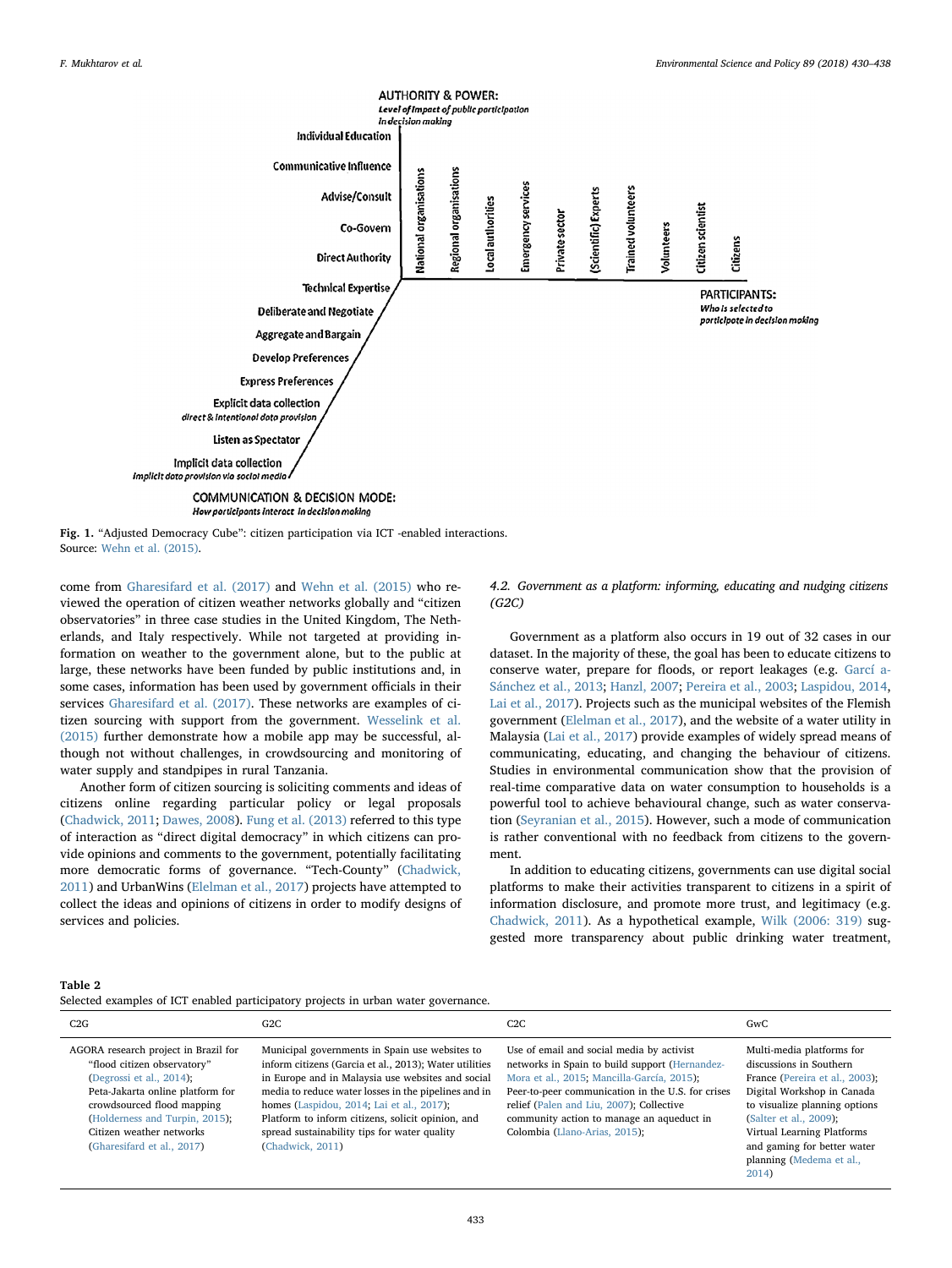<span id="page-4-0"></span>

Fig. 2. Communication & Decision Mode versus Authority & Power in the ICT-enabled interactions in urban water governance practices.

which, in concert with other public policy actions, could lead to cuts in bottled water consumption and reduced environmental impacts. More transparency may also help overcome the "yuck" factor in water re-use (e.g. [Lejano and Leong, 2012\)](#page-8-43) as well as help to understand the role of emotions in public acceptance of controversial water policies [\(Leong,](#page-8-44) [2016a\)](#page-8-44).

# 4.3. "Do it yourself" government: exchanging information among citizens and community initiatives (C2C)

This type of interaction occurs only eight times in our dataset. ICTs can provide new avenues for political activism ([Morell and Subirats,](#page-8-45) [2012\)](#page-8-45), encourage citizens to share peer-to-peer information and knowledge during flooding or hurricanes (e.g. [Palen and Liu, 2007](#page-8-25)), and as a means of building social movements and coalitions in order to lobby for a particular water issue (e.g. [Hernandez-Mora et al., 2015](#page-8-10); [Laspidou, 2014](#page-8-17); [Pedregal et al., 2015\)](#page-8-6). [Hernandez-Mora et al. \(2015\)](#page-8-10), for example, discussed how environmental groups, citizen organisations, activists, scholars, and local municipalities used ICT to organize themselves and lobby decision-making processes in Spain. Similarly, [Laspidou \(2014\)](#page-8-17) and [Mancilla-García \(2015\)](#page-8-40) discuss the use of social media and ICT in building advocacy networks and lobbying for water issues, such as the website [www.righ2water.eu](http://www.righ2water.eu) – a platform used to collect nearly 1,9 million signatures for putting human right to water on European Commission's agenda [\(Parks, 2014](#page-8-46)).

Another use of ICT of this type is collective action in cases where government has either withdrawn or lacks the capacity to provide services. One such project relates to a community managing an aqueduct in Colombia using ICT tools to communicate and monitor water levels [\(Llano-Arias, 2015\)](#page-8-41). Another example comes from Southern France where multiple actors come together to manage rivers with the use of a multi-media platform with visualisation and simulating functionalities [\(Pereira et al., 2003\)](#page-8-27).

# 4.4. Collaborative planning and groupware: government-citizen coproduction (GwC)

This is the least common type of interaction in the dataset with only three case studies. Pfeff[er et al. \(2011\)](#page-8-47) discussed the use of Geographic Information Systems (GIS) in promoting deliberative urban governance in India through tapping into local knowledge as an input in planning. According to the authors, a combination of GIS-based qualitative and quantitative approaches can include the local embedded knowledge in the process of urban governance. In a digital workshop in Bowen Island, British Columbia, digital visualization tool CommunityViz has been used to help citizens and professionals envision possible landscapes as input in their decision-making [\(Salter et al., 2009](#page-8-42)). Similarly, virtual learning platforms can be used in building trust and a common vision among citizens, governments and various other actors ([Medema et al., 2014](#page-8-24)). [Pereira et al. \(2003\)](#page-8-27) reported positive results of using digital multimedia application to facilitate discussions among various actors in river basin planning in Southern France and similar initiatives appear in the literature more broadly, such as interactive land use planning in Bodegraven Polder in The Netherlands [\(Janssen et al., 2013](#page-8-48)).

# 5. How participatory are ICT-enabled interactions in urban water governance?

In this section we discuss the case studies in our database against three criteria for public participation as in [Fig. 1,](#page-3-0) namely, the scope of participation, the authority of citizens to influence decision-making, and the communication and decision mode.

In terms of the scope of participants, the cases provide a good opportunity for inclusion, especially with citizen sourcing. We characterized 30 cases out of 32 as involving all willing citizens. One case involved citizen scientists with equipment and training, and one involved trained volunteers. Such openness of ICT platforms to citizens is an advantage of many-to-many communication. It offers many opportunities during a crisis event or in the context where monitoring is prohibitively expensive or impractical.

Given the open scope of participation in most of the case studies in our dataset, we have reduced the framework in [Fig. 1](#page-3-0) to two dimensions as presented in [Fig. 2](#page-4-0) below, where we plotted the distribution of the 30 cases across the authority and power axis and the communication and decision mode axis. In [Fig. 2](#page-4-0), the arrows of the axes show the increase in either the mode of communication and decision-making towards more participatory or that of authority and power in decision-making; the closer case studies are located to the cross-point of two axes, the more participatory they are. A table with the results of our coding per all three axes of the "adjusted democracy cube" of [Wehn et al. \(2015\)](#page-8-8) can be found in [Appendix C.](#page-7-10)

With regard to the mode of communication and decision-making in participatory initiatives, we observed that in 11 cases citizens supplied explicitly requested data to the government through citizen sourcing. In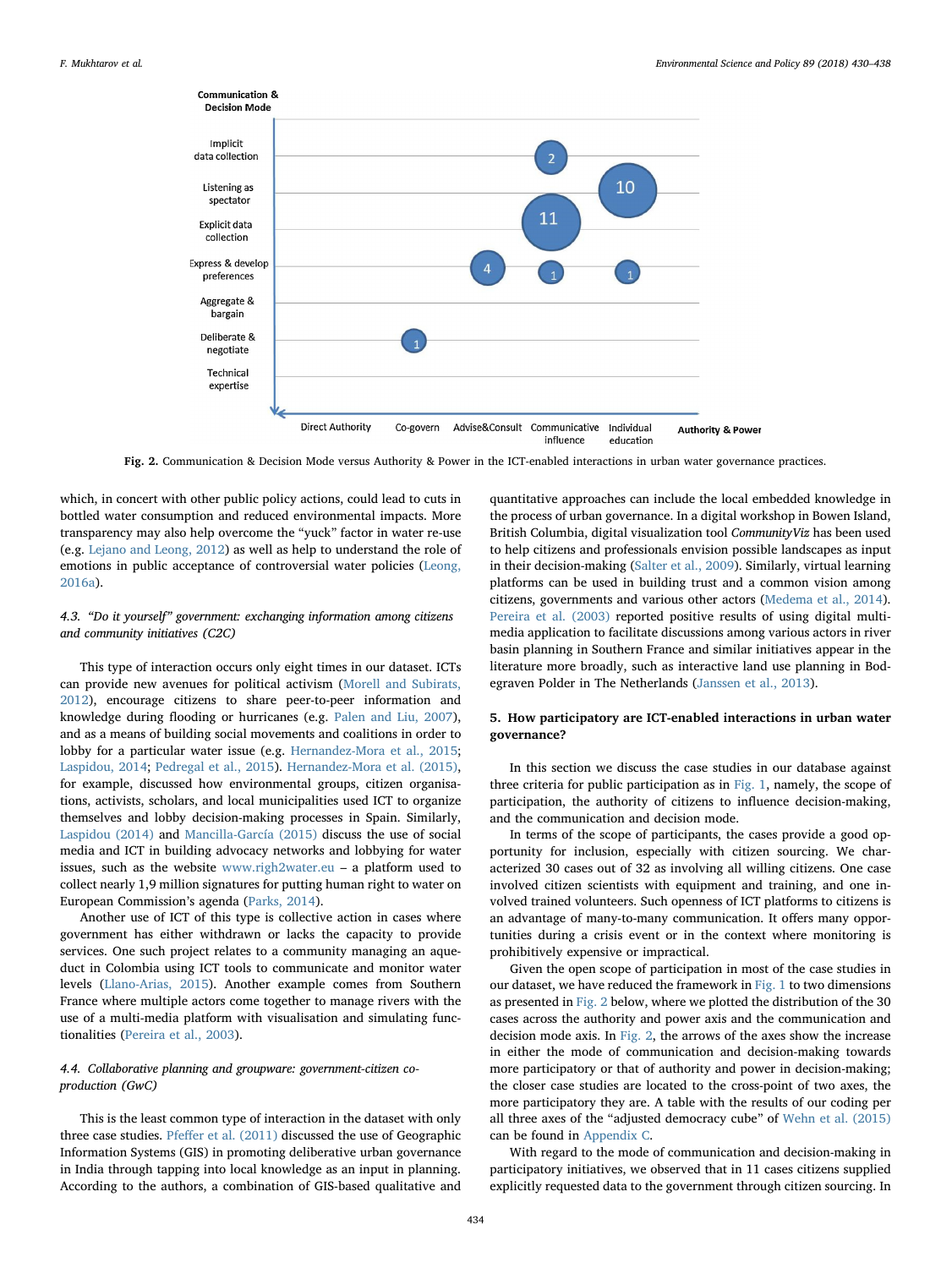further 10 cases, citizens took up a role to "listen as a spectator", and in two cases citizens provided implicit data to the government, such as generic opinions and ideas on water service provision or policies. Remarkably, only one case allowed for some form of deliberation and negotiation in the interactions. A further six cases allowed for expressing and developing preferences during citizens-government interactions; again, the majority of these cases relate to "do-it-yourself government", which does not typically involve deliberations with the government.

Finally, regarding the authority and power to influence decisionmaking as a result of public participation, we observe that the majority of cases fall within the categories of individual education (11 cases) and communicative influence (14 cases). Only one case falls within the category of co-governing; this is a case study of managing an aqueduct by local communities in Colombia in the absence of the government ([Llano-Arias, 2015](#page-8-41)). The further six cases where advisory and consultative functions have taken place come from the cases under "collaborative planning and groupware" type of interaction.

The biggest "bubbles" with 11 and 10 cases are located at the lower ends of the two axes of communication and decision mode and authority and power mode. A further seven case studies are located in adjacent lower categories. These indicate a relatively weak involvement of citizens in participatory processes through ICT-enabled interactions across the study's two axes. There is only one exception as an example of the more deliberative and authoritative governance – a combination of co-governing with the mode of deliberation and negotiation. Thus, two most common types of interactions in our dataset, as discussed above, "citizen sourcing" and "government as a platform", tend to produce lower forms of participation with regard to deliberation and authority of citizens to exercise influence in decision-making.

## 6. Discussion

[Fig. 2](#page-4-0) is illustrative of the relatively limited power of ICT tools to provide deliberative modes of governance and give stakeholders authority and power in the decision-making process. However, it would be unfair to expect project designs in urban water governance to be excellent in all three dimensions, as [Fung \(2006\)](#page-8-18) warned in his discussion of the "democracy cube" presented in a modified version in [Fig. 1.](#page-3-0) Special participatory designs need to be developed in the future to focus on more authoritative and deliberative modes of participation, perhaps at the cost of inclusiveness. [Gerlak \(2017\),](#page-8-49) for example, explained the success of inclusive water governance in the International Boundary and Water Commission (IBWC) between US and Mexico, by the priority given to maintenance of an active network of limited stakeholders rather than focusing on involving all stakeholders, and by the early involvement of such stakeholders and broadening participation to other actors later, if necessary. It remains to be seen if these insights can be applied to digital forms of public participation. In any case, experimentation with designs for inclusive water governance with ICT tools would provide important insights into understanding "digital participation" in water governance in the future.

These findings are in line with existing literature and the arguments of [Fung et al. \(2013\)](#page-8-3) and [Wesselink et al. \(2015\)](#page-8-13) that democratization and public deliberation are political issues at their core, and ICT tools alone are not sufficient to trigger change towards participatory governance. Echoing this argument, [Wehn et al. \(2015: 234\)](#page-8-8), in their review of the literature on "citizen observatories", claimed that "the examined case studies do not yet present strong ICT-enabled participation (eParticipation)". The reluctance of public managers to relinquish control over decision-making, the longer implementation times under deliberative forms of governance, and the possibility of extra work for public managers to engage citizens in decision-making are among plausible institutional barriers to deliberation in governance (e.g. [Chadwick, 2011](#page-7-7)).

The key lesson from this review is that the rise of ICT tools will not

do away with the politics of participation in urban water governance, and the higher forms of authoritative and deliberative participation can only be possible given the political will to implement these. We echo [Fung et al. \(2013: 37\)](#page-8-3) who claimed that "the failure to realize e-democracy is not in the first instance a technological problem, but a political one. Solutions, for those desiring greater direct e-democracy, require political innovations much more than technological ones". In this regard, we would like to call the attention of scholars to a few key topics to study in the future.

Firstly, [Dawes \(2008: 91\)](#page-7-8) claimed that "IT (information technology) considerations must be appreciated as being nested within a variety of organisations, sociological, ideological, and political contexts that all need considerable attention." More in-depth place-based case studies are needed with a focus on how institutional and socio-political factors mediate the relationship between ICT and public participation in urban water governance. One way to engage with these issues is by paying attention to the broader inter- and intra-organisational policy networks, which process input from participatory events to produce policy decisions ([Lejano et al., 2013](#page-8-50); [Feldman et al., 2006\)](#page-8-14). Second, [Wesselink](#page-8-13) [et al. \(2015\)](#page-8-13) and [Fung et al. \(2013: 44\)](#page-8-3) demonstrated how individual incentives may hinder the fulfilment of the full potential of the Internet in deliberative urban governance. Scholars would profit from paying greater attention to such incentives in designing and implementing participatory initiatives. These incentives may lie in the area of effectiveness and efficiency, but may also include bureaucratic politics, and the logic of appropriateness to encourage public managers to engage with the public through the Internet [\(Lim and Tang, 2008;](#page-8-51) [Livingston](#page-8-52) [and Walter-Drop, 2012\)](#page-8-52). ICT tools may also help in understanding social and political realities in water governance, for example through collecting public opinion, public narratives and lived experiences of citizens, and playing a broader role than just enabling or hindering public participation [\(Leong, 2016b\)](#page-8-53)

Finally, an important subject of digital participation is the ability of citizens to utilise ICT tools and have appropriate levels of connection and equipment in order to participate in governance. With more emphasis on digitalisation in urban water governance, a potential "digital divide" between the rich and the poor requires more attention from scholars and policymakers alike. It remains important to ask the question of who are the winners and losers of digitalisation, and whether ICT tools serve the preservation of the status-quo of power relations or could be used to empower the marginalised groups of society.

#### 7. Conclusion

In this paper the literature on ICT tools for public participation in urban water governance has been systematically reviewed to explore to what extent the collected cases are participatory. Overall, we observe that most cases fall into two types of citizen-government interaction, namely, "government as a platform", and "citizen sourcing". We further observe that ICT tools help to improve effectiveness and efficiency in urban water governance while opening up opportunities for citizens to co-produce knowledge and services with the government. However, ICT tools provide few opportunities for citizens to engage in deliberations and exercise authority over decisions on urban water governance. Control over decision-making, policy design, and to a great extent, policy implementation, remains in the hands of the government. Our findings are in line with the literature on "digital participation" that claims the ICT tools, on their own, do not have the capacity to enhance deliberative governance, and political willingness to involve citizens is required to achieve more authoritative and deliberative modes of participation.

#### Acknowledgements

We gratefully acknowledge The European Commission for funding this research within the POWER project in H2020-Water Under Grant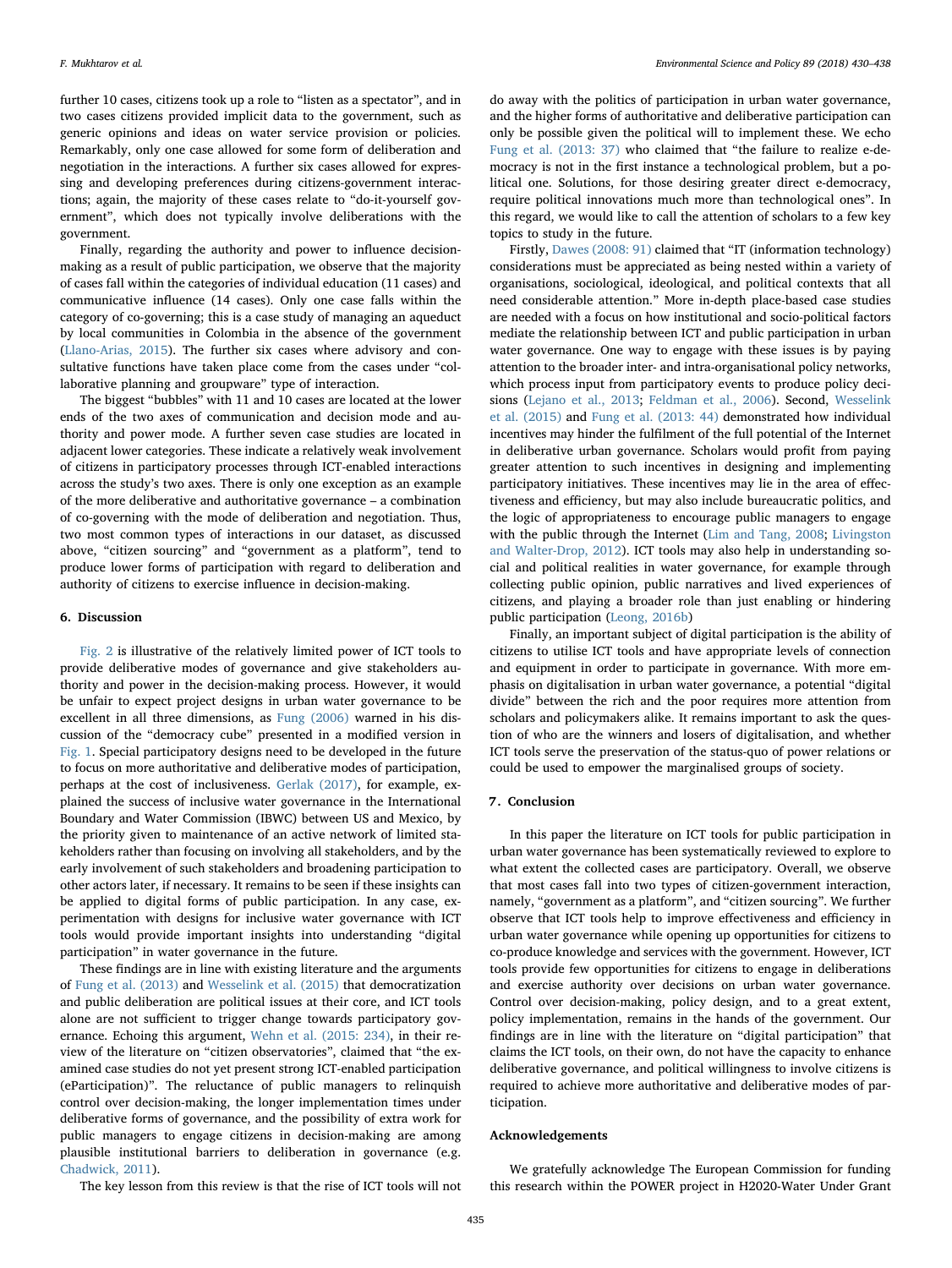Agreement No. 687809. We also thank two anonymous reviewers and the editor for valuable comments on an earlier version of this paper.

#### Appendix A. Coding Scheme for analysis

|   | Coding field                                                                                                                                                                                                                                                                                                                                           | Decision rule                       | Type of entry                          |
|---|--------------------------------------------------------------------------------------------------------------------------------------------------------------------------------------------------------------------------------------------------------------------------------------------------------------------------------------------------------|-------------------------------------|----------------------------------------|
|   | 1 Case study ID                                                                                                                                                                                                                                                                                                                                        |                                     | Text                                   |
|   | 2 Coder's Initials<br>3 Author/s last name, year, title of article, journal/book/report                                                                                                                                                                                                                                                                |                                     | Text<br>Text                           |
|   | 4 Urban, semi-urban or rural: $1 =$ urban; $2 =$ semi-urban; $3 =$ rural                                                                                                                                                                                                                                                                               |                                     | Typology (multiple)<br>codes possible) |
|   | 5 ICT enabled interactions: $1 =$ Crowdsourcing; $2 =$ government as platform; $3 =$ do it yourself<br>government; $4 =$ collaborative planning and groupware                                                                                                                                                                                          | Based on<br>typology in<br>Table 1  | Typology (multiple)<br>codes possible) |
| 6 | Participants: $1 =$ national organisations; $2 =$ regional organisations; $3 =$ local authorities;<br>$4$ = emergency services; 5 = scientific experts; 6 = trained volunteers; 7 = volunteers; 8 = citizen<br>scientists; $9 =$ citizens                                                                                                              | based on<br>typology in<br>Fig. $1$ | Typology (multiple)<br>codes possible) |
|   | 7 Communication and decision mode: $1 =$ technical expertise; $2 =$ deliberate and negotiate;<br>$3$ = aggregate and bargain; $4$ = develop preferences; $5$ = express preferences; $6$ = explicit data<br>collection (targeted information); $7 =$ listen as spectator; $8 =$ implicit data collection (general<br>information via social media etc.) | based on<br>typology in<br>Fig. $1$ | Typology (multiple)<br>codes possible) |
| 8 | Authority and power: $1 =$ direct authority; $2 =$ co-govern; $3 =$ advise/consult; $4 =$ communicative based on<br>influence; $5 =$ individual education                                                                                                                                                                                              | typology in<br>Fig. $1$             | Typology (multiple)<br>codes possible) |

#### <span id="page-6-0"></span>Appendix B. Reference details of reviewed research

Aggrawal, A. 2016. Exposure hazard and risk mapping during a flood event using open source geospatial technology. Geomatics, Natural Hazards and Risk 7(4): 1426–1441.

Chadwick, A. 2011. Explaining the failure of an online citizen engagement initiative: the role of internal institutional variables. Journal of Information Technology & Politics 8: 21–40.

Degrossi, L. C., Albuquerque, J. P. de, Fava, M. C., and Mendiondo, E. M. 2014. "Flood Citizen Observatory: a crowdsourcing-based approach for flood risk management in Brazil," in Proceedings of the 26th International Conference on Software Engineering and Knowledge Engineering, pp. 570-575. Vancouver, Canada, 1–3 July, 2014.

Elelman, R., Espi, J.J., and Antolin, A. 2017. Report on the Current Situation Regarding DSP Application. Report within the "Political and social awareness on water environmental challenges" (POWER) project. Brussels: European Commission.

García‐Sánchez, I. M., Rodríguez‐Domínguez, L., & Frias‐Aceituno, J. V. 2013. Evolutions in e‐governance: evidence from Spanish local governments. Environmental Policy and Governance, 23(5), 323–340.

Gharesifard, M., Wehn, U., & van der Zaag, P. 2017. Towards benchmarking citizen observatories: Features and functioning of online amateur weather networks. Journal of Environmental Management, 193, 381–393.

Hanzl, M. (2007). Information technology as a tool for public participation in urban planning: a review of experiments and potentials. Design Studies, 28(3), 289–307.

Hernandez-Mora, N., Cabello, V., de Stefano, L., Del Moral, L. 2015. Networked water citizen organisations in Spain: Potential for transformation of existing power structures in water management. Water Alternatives 8(2): 99-124.

Hernández-Mora, N., & Ballester, A. 2011. Public participation and the role of social networks in the implementation of the Water Framework Directive in Spain.

Holderness, T., and Turpin, E. 2015. White paper—PetaJakarta. org: Assessing the role of social media for civic co-management during monsoon flooding in Jakarta, Indonesia. University of Wollongong, Wollongong.

Lai, C. H., Chan, N. W., and Roy, R. 2017. Understanding Public Perception of and Participation in Non-Revenue Water Management in Malaysia to Support Urban Water Policy. Water, 9(1), 26.

Laspidou, C. 2014. ICT and stakeholder participation for improved urban water management in the cities of the future. Water Utility Journal 8: 79–85.

Liu, H. K. 2017. Crowdsourcing Government: Lessons from Multiple Disciplines. Public Administration Review, 77(5), 656–667.

Llano-Arias, V. 2015. Community knowledge sharing and co-production of water services: Two cases of community aqueduct associations in Colombia. Water Alternatives 8(2): 77–98

Mancilla-García, M. 2015. Does social media benefit dominant or alternative water discourses? Water Alternatives 8(2): 125–146.

Mazumdar, S., Lanfranchi, V., Ireson, N., Wrigley, S., Bagnasco, C., Wehn, U., McDonagh, R. Ferri, M., McCarthy, S. Huwald, H, and Ciravegna, F. 2016. Citizens observatories for effective Earth observations: the WeSenseIt approach. Environmental Scientist, 25(2), 56–61.

Medema, W., Wals, J., Adamowski, J. 2014. Virtual learning platforms for effective facilitation of water Governance: Towards a research agenda on the potential of virtual learning platforms. NJAS Wageningen Journal of Life Sciences 69: 23–38.

Micheel, I., and Novak, J. 2013. Elocal: An exploratory approach to designing for civic participation. Vortrag im Workshop Participatory Publics at ECSCW 2013 – European Conference for Computer-supported Work. Paphos, Zypern, 22 September 2013.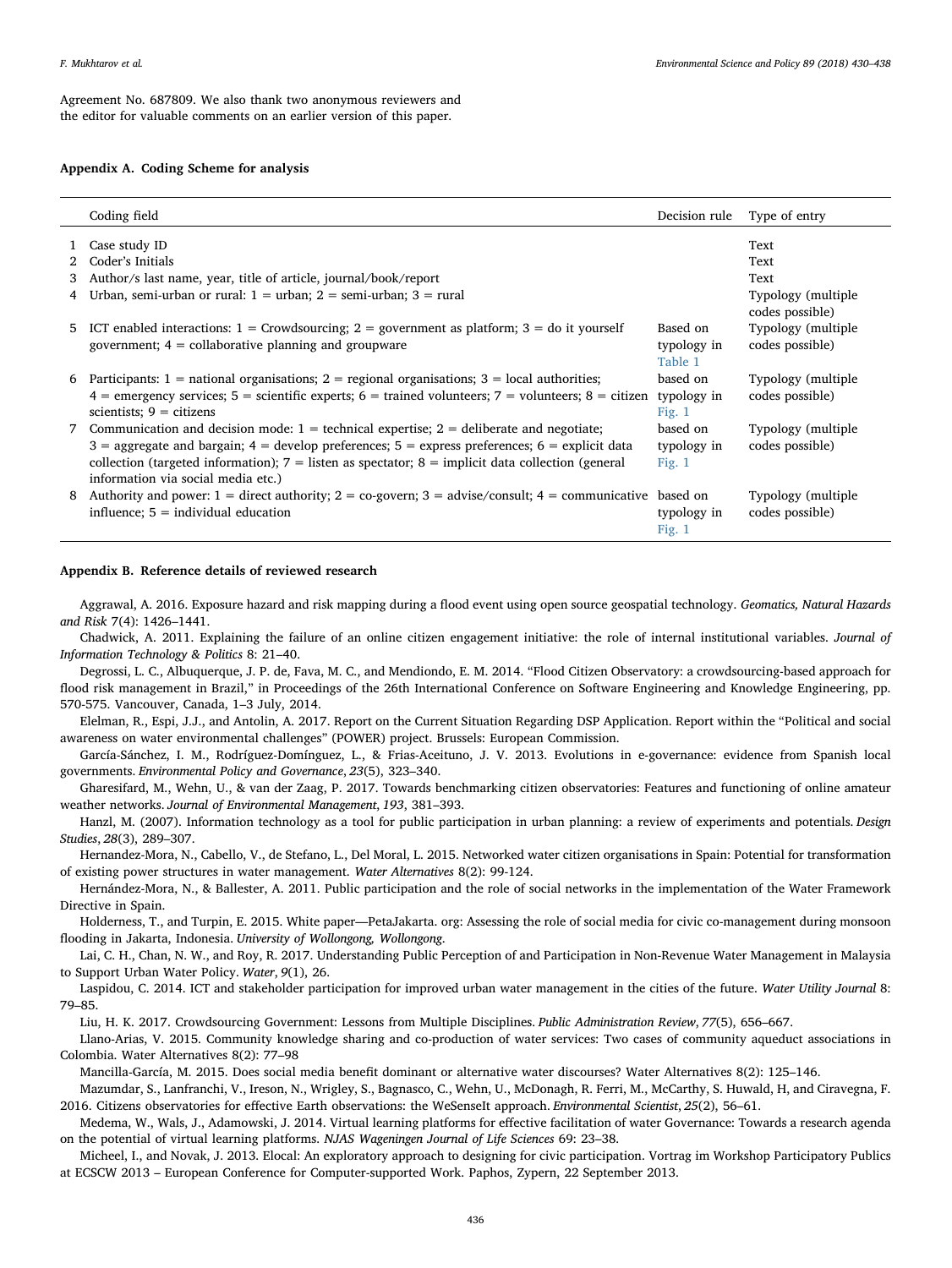Minkman, E. 2015. Citizen Science in Water Quality Monitoring: Developing Guidelines for Dutch Water Authorities for Contributory Mobile Crowd Sensing.

Minkman, E., Rutten, M. M., & van der Sanden, M. C. 2016. Acceptance of Mobile Technology for Citizen Science in Water Resource Management. Journal of Irrigation and Drainage Engineering, 143(3), B6016001.

Palen, L., and Liu, S. 2007. Citizen communications in crisis: anticipating a future of ICT-supported public participation. CHI Proceedings, Emergency Action. San Jose, California, USA, 28 April -3 May 2007.

Pedregal, B., Cabello, V., Hernandez-Mora, N., Limones, N., and Del Moral, L. 2015. Information and Knowledge for Water Governance in the Networked Society. Water Alternatives 8 (2): 1–19.

Pereira, V., Cunha, M., Lampoltshammer, T., Parycek, P., and Testa, M. 2017. Increasing collaboration and participation in smart city governance: a cross-case analysis of smart city initiatives. Information Technology for Development, 23(3), 526–553.

Pereira, A., Rinaudo, J., Jeffrey, P., Blasquez, J., Quintana, S., Courtios, N., Funtowitz, S., and Petit, V. 2003. ICT Tools to support public participation in water resources governance and planning: experiences from the design and testing of a multi-media platform. Journal of Environmental Assessment Policy and Management 5 (3): 395–420.

Pfeffer, K., Martínez, J.A., Baud, I.S.A., Sridharan, N. 2011. Knowledge production in urban governance systems through qualitative geographical information systems, GIS. Environment and urbanization ASIA 2 (2): 235–250.

Salter, J., Campbell, C., Journeay, M., and Sheppard, S. 2009. The digital workshop: Exploring the use of interactive and immersive visualization tools in participatory planning. Journal of Environmental Management, 90(6): 2090–2101.

Smith, L., Liang, Q., James, P. and Lin, W. 2015. Assessing the utility of social media as a data source for flood risk management using a real-time modelling framework. CIWEM Journal of Flood Risk Management, 10: 370–380.

Wehn, U., and Evers, J. 2015. The social innovation potential of ICT-enabled citizen observatories to increase eParticipation in local flood risk management. Technology in Society, 42, 187–198.

Wehn, U., Rusca, M., Evers, J., and Lanfranchi, V. 2015. Participation in flood risk management and the potential of citizen observatories: A governance analysis. Environmental Science & Policy, 48, 225–236.

Wehn, U., and Evers, J. 2014. Citizen observatories of water: Social innovation via eParticipation. The 2nd International Conference on ICT for Sustainability, Stockholm, Sweden, 24–27 August 2014.

Welle, K. 2010. Strategic review of WaterAid's water point mapping in East Africa Based on a review of Ethiopia, Tanzania, Kenya and Uganda. WaterAid Report. www.wateraid.org/∼[/.../east-africa-water-point-mapping.pdf](http://www.wateraid.org/~/.../east-africa-water-point-mapping.pdf) (accessed 21 October 2017).

Wesselink, A., Hoppe, R. and Lemmens, R. 2015. Not just a tool. Taking context into account in the development of a mobile app for rural water supply in Tanzania. Water Alternatives 8 (2): 57–76.

Wilk, R. 2006. Bottled water: the pure commodity in the age of branding. Journal of Consumer Culture 6(3): 303-325.

#### <span id="page-7-10"></span>Appendix C. Citizen participation and ICT-enabled interaction

| Axis                       | Scale                              | Description                                                       | N out of<br>32 | Percent<br>$\%$ |
|----------------------------|------------------------------------|-------------------------------------------------------------------|----------------|-----------------|
| Participants               | Citizens                           | Everyone to participate                                           | 30             | 94              |
|                            | Citizen scientists                 | Everyone with skills & equipment                                  |                | 3               |
|                            | Trained volunteers                 | Activists and volunteers with technical knowledge                 |                | 3               |
| Authority and Power        | Individual education               | One-way information flow to educate the citizen                   | 11             | 34              |
|                            | Communicative influence            | Ability to provide necessary data                                 | 14             | 44              |
|                            | Advise/consult                     | Ability to discuss and advise in an interactive manner            | 6              | 19              |
|                            | Co-govern                          | Ability to exercise authority to govern                           |                | 3               |
| Communication and Decision | Deliberate and negotiate           | Discussions to form a joint decision                              | 2              | 6               |
| Mode                       | Express and develop<br>preferences | Ability to formulate and express ideas and preferences            | 7              | 22              |
|                            | <b>Explicit data collection</b>    | Provision of requested data for specific use by the<br>government | 11             | 34              |
|                            | Listen as spectator                | One-way information flow from government to educate<br>citizens   | 10             | 33              |
|                            | Implicit data collection           | Provision on data in a more open-ended fashion                    | 2              | 6               |

#### References

<span id="page-7-6"></span>[Aggrawal, A., 2016. Exposure hazard and risk mapping during a](http://refhub.elsevier.com/S1462-9011(18)30368-X/sbref0005) flood event using open [source geospatial technology. Geomat. Nat. Hazards Risk 7 \(4\), 1426](http://refhub.elsevier.com/S1462-9011(18)30368-X/sbref0005)–1441.

<span id="page-7-3"></span>[Arciniegas, G., Janssen, R., 2012. Spatial decision support for collaborative land use](http://refhub.elsevier.com/S1462-9011(18)30368-X/sbref0010) [planning workshops. Landsc. Urban Plann. 107, 332](http://refhub.elsevier.com/S1462-9011(18)30368-X/sbref0010)–342.

<span id="page-7-4"></span><span id="page-7-2"></span>[Arnstein, S., 1969. A ladder of citizen participation. J. Am. Inst. Plann. 35 \(4\), 216](http://refhub.elsevier.com/S1462-9011(18)30368-X/sbref0015)–224. [Bilotta, G., Milner, A., Boyd, I., 2014. On the use of systematic reviews to inform en](http://refhub.elsevier.com/S1462-9011(18)30368-X/sbref0020)[vironmental policies. Environ. Sci. Policy 42, 67](http://refhub.elsevier.com/S1462-9011(18)30368-X/sbref0020)–77.

<span id="page-7-0"></span>[Bonney, R., Cooper, C., Dickinson, J., Kelling, S., Phillips, T., Rosenberg, K., Shirk, J.,](http://refhub.elsevier.com/S1462-9011(18)30368-X/sbref0025) [2009. Citizen science: a developing tool for expanding science knowledge and sci](http://refhub.elsevier.com/S1462-9011(18)30368-X/sbref0025)entifi[c literacy. Bioscience 59 \(11\), 977](http://refhub.elsevier.com/S1462-9011(18)30368-X/sbref0025)–984.

<span id="page-7-1"></span>Buytaert, W., Zulkafli, Z., Grainger, S., Acosta, L., Bastiaensen, J., De Bièvre, B., Bhusal,

J., Chanie, T., Clark, J., Dewulf, A., Foggin, M., Hannah, D.M., Hergarten, C., Isaeva, A., Karpouzoglou, T., Pandey, B., Paudel, D., Sharma, K., Steenhuis, T., Tilahun, S., Van Hecken, G., Zhumanova, M., 2014. Citizen science in hydrology and water resources: opportunities for knowledge generation, ecosystem service management, and sustainable development. Front. Earth Sci. 2 (26) (Accessed 20 October 2017). [http://journal.frontiersin.org/article/10.3389/feart.2014.00026/full.](http://journal.frontiersin.org/article/10.3389/feart.2014.00026/full)

<span id="page-7-7"></span>[Chadwick, A., 2011. Explaining the failure of an online citizen engagement initiative: the](http://refhub.elsevier.com/S1462-9011(18)30368-X/sbref0035) [role of internal institutional variables. J. Inf. Technol. Polit. 8, 21](http://refhub.elsevier.com/S1462-9011(18)30368-X/sbref0035)–40.

<span id="page-7-8"></span><span id="page-7-5"></span>[Cox, M., 2015. A basic guide for empirical environmental social science. Ecol. Soc. 20 \(1\).](http://refhub.elsevier.com/S1462-9011(18)30368-X/sbref0040) [Dawes, S., 2008. The evolution and continuing challenges of E-governance. Publ. Adm.](http://refhub.elsevier.com/S1462-9011(18)30368-X/sbref0045) [Rev. 68 \(Issue Supplements\), S86](http://refhub.elsevier.com/S1462-9011(18)30368-X/sbref0045)–S102.

<span id="page-7-9"></span>[Degrossi, L.C., de Albuquerque, J.P., Fava, M.C., Mendiondo, E.M., 2014. Flood citizen](http://refhub.elsevier.com/S1462-9011(18)30368-X/sbref0050) [observatory: a crowdsourcing-based approach for](http://refhub.elsevier.com/S1462-9011(18)30368-X/sbref0050) flood risk management in Brazil.